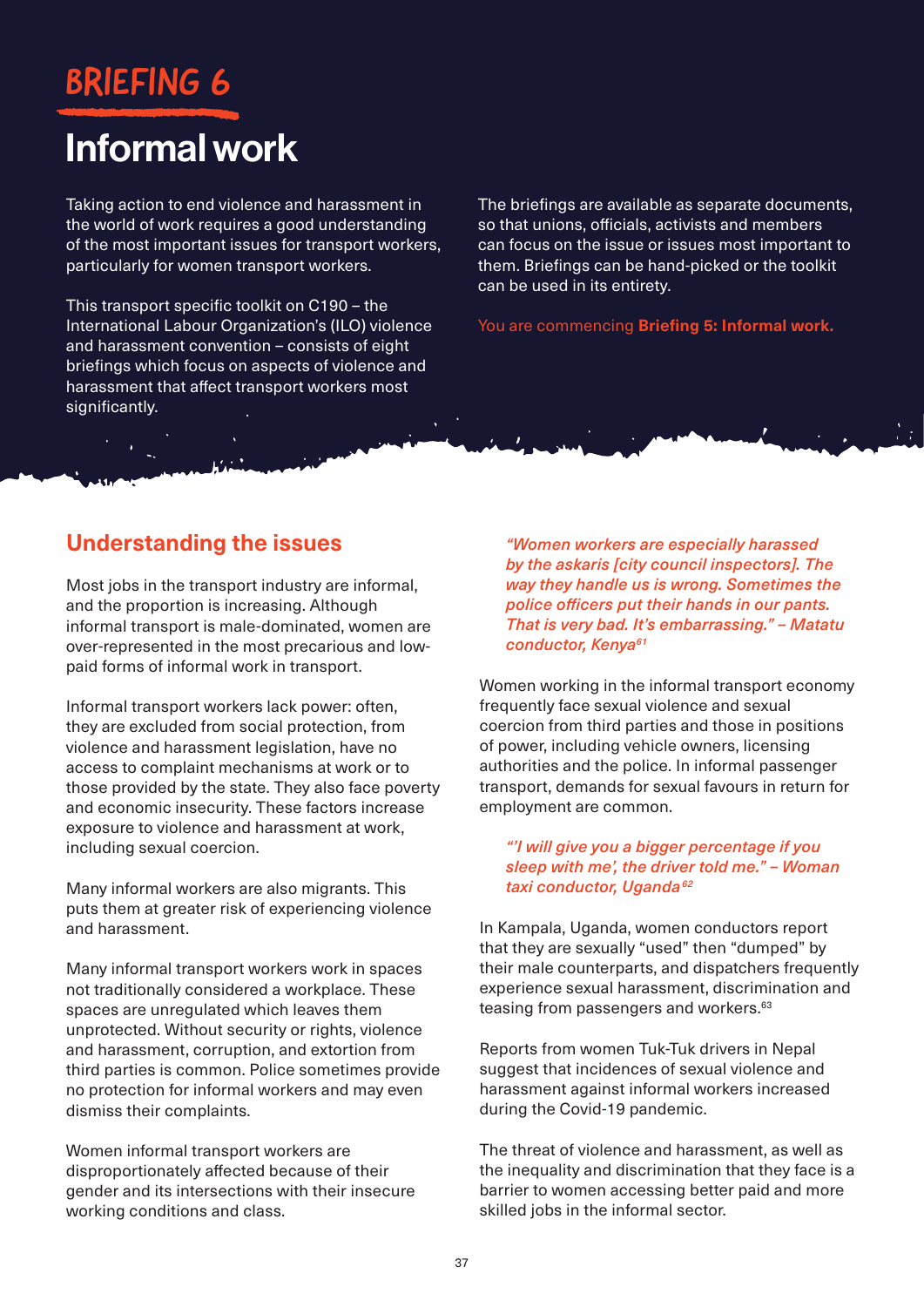*"Sexual harassment…As we ladies, we can wake up, you go and look for a job...if they don't allocate you where you are working, you just go to the field, you say to the driver 'I need work'. So, most of the drivers they intend to have a friendship with you so that they can employ you…you see? So we are on the other side because you are in a problem and you want to work. Some women are forced to do that act – not that you are willing…but you are being forced." –Matatu conductor, Kenya64* 

Workers will find it difficult to tackle the types of violence and harassment they face on their own. But collectively they stand a chance. Unions must make sure that informal workers are organised and represented; this has proven to be an effective starting point.

Globally, ITF affiliates are organising informal workers and in doing so are strengthening their ability to coordinate action, expose the issues and make demands – particularly to governments and public authorities.

Many governments are now being encouraged to invest in new transport institutions, infrastructure, and regulation to formalise the informal transport industry. A transition to formal, decent work is crucial for addressing violence and harassment against women. But unless proactive, genderresponsive steps are taken, formal transport systems risk replicating and exacerbating gendered inequality. Gender concerns must therefore be integrated into formalisation processes, including addressing **systemic exclusion of women from decent jobs** and gender-based violence and harassment.65

ITF affiliated unions have adopted an [Informal](https://www.itfglobal.org/en/reports-publications/informal-transport-workers-charter)  [Transport Workers' Charter](https://www.itfglobal.org/en/reports-publications/informal-transport-workers-charter) which includes union demands related to the rights of women workers including:

- An end to violence and sexual harassment against women
- An end to employment discrimination
- Equal opportunities for training, skills development, and access to higher-paid transport occupations
- Adequate rest, sanitation, and personal security facilities for women in transport
- Affordable quality childcare and other care services
- Equal pay for women and men
- Access to free or affordable sexual reproductive services

The ITF has also developed a trade union guide [to worker-led formalisation](https://www.itfglobal.org/en/reports-publications/trade-union-guide-worker-led-formalisation). The guide includes clear demands for trade unions to ensure reform and formalisation processes effectively address gendered inequalities and violence and harassment.

Technological change, labour-market deregulation, globalisation, economic instability, and increased privatisation have contributed to a global rise in **non-standard forms of employment**  (NSFE). We see this shift in transport with the rise in temporary employment, part-time and oncall work, agency work and other employment relationships. There has been a shift towards outsourcing and subcontracting of jobs, as well as disguised employment, dependent selfemployment, and on-demand services. This is eroding workers' rights and conditions and lowering standards for transport workers globally. It is also weakening union strength and collective bargaining power. Women are disproportionately affected because they are concentrated in the most precarious, low paid and low status jobs which are the first to be affected.

The rise in NSFE is increasing transport workers' exposure to violence and harassment. Transport workers are facing more precarious working arrangements, irregularities in their legal working status, limited protection, inadequate safety measures, greater difficulty in reporting incidents and avoidance of accountability for worker safety, all of which are risk factors for violence and harassment.

Unions must have a voice in the restructuring processes so they can make sure these are fair and include gender impact assessments, and that safety standards are improved for all workers. Women representatives must be included in negotiations.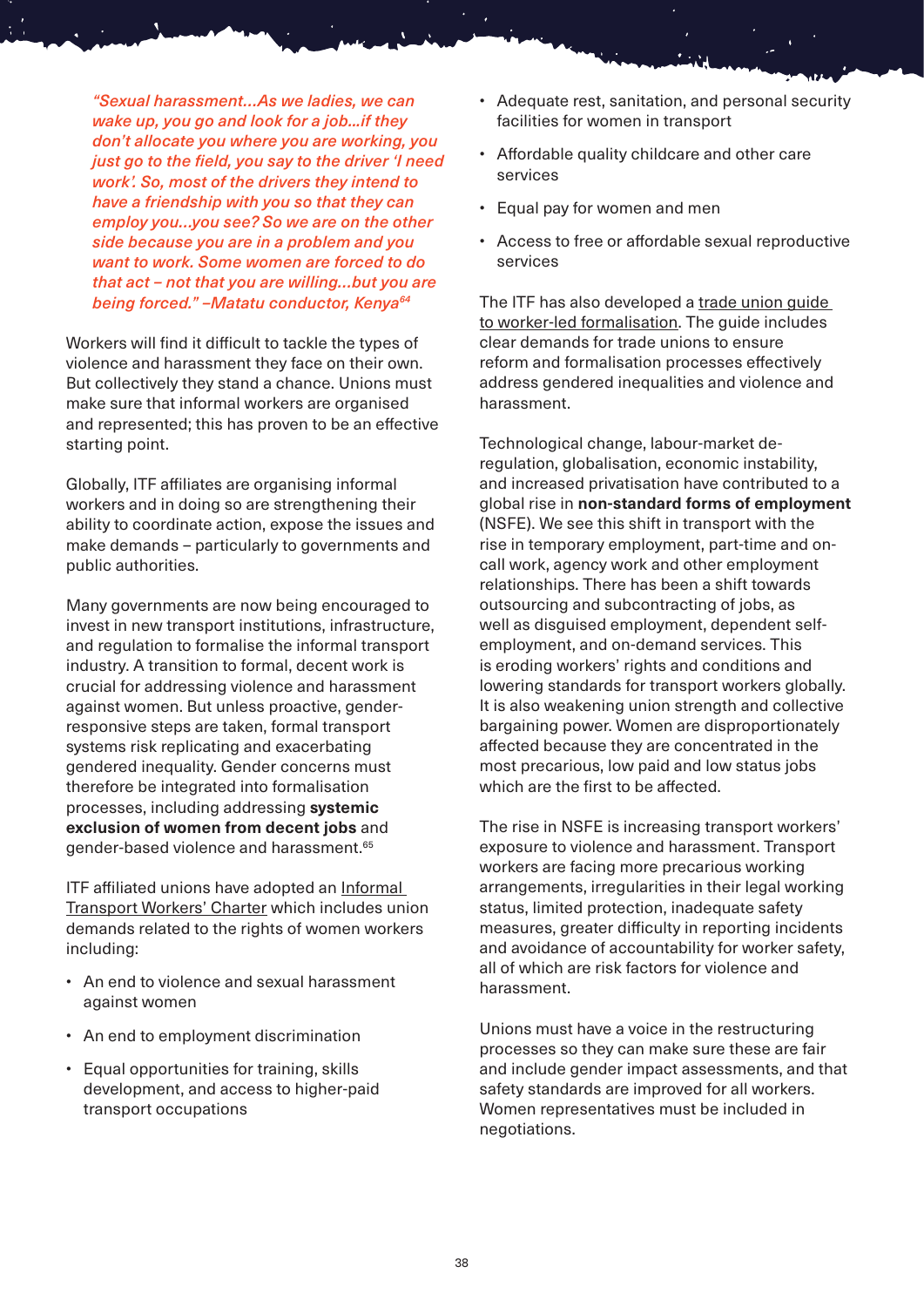# **How C190 can help**

#### **C190 makes it clear that all workers are covered, irrespective of their contractual status.**

*"This Convention protects workers and other persons in the world of work, including employees as defined by national law and practice, as well as persons working irrespective of their contractual status, persons in training, including interns and apprentices, workers whose employment has been terminated, volunteers, jobseekers and job applicants, and individuals exercising the authority, duties or responsibilities of an employer."* **(Article 2 (1), C190)**

#### **C190 includes informal work and informal workplaces, including public and private spaces - this is ground-breaking.**

*"This Convention applies to all sectors, whether private or public, both in the formal and informal economy, and whether in urban or rural areas."* **(Article 2 (2), C190)**

*"This Convention applies to violence and harassment in the world of work occurring in the course of, linked with or arising out of work: (a) in the workplace, including public and private spaces where they are a place of work;"* **(Article 3, C190)**

### **C190 gives public authorities responsibility for regulating informal workplaces and preventing violence and harassment against informal workers.**

*"Each Member shall take appropriate measures to prevent violence and harassment in the world of work, including: (a) recognizing the important role of public authorities in the case of informal economy workers;"* **(Article 8, C190)**

### **C190 recognises that perpetrators include third parties.**

*"Each Member shall adopt, in accordance with national law and circumstances and in consultation with representative employers' and workers' organizations, an inclusive, integrated and gender-responsive approach for the prevention and elimination of violence and harassment in the world of work. Such an approach should take into account violence and harassment involving third parties, where applicable..."* **(Article 4 (2), C190)**

### **Recommendation 206 encourages governments to take measures to protect migrant workers.**

*"Members should take legislative or other measures to protect migrant workers, particularly women migrant workers, regardless of migrant status, in origin, transit and destination countries as appropriate, from violence and harassment in the world of work."* **(Paragraph 10, R206)**

#### **Recommendation 206 encourages governments to formalise labour to tackle violence and harassment**

*"In facilitating the transition from the informal to the formal economy, Members should provide resources and assistance for informal economy workers and employers, and their associations, to prevent and address violence and harassment in the informal economy."* **(Paragraph 11, R206)**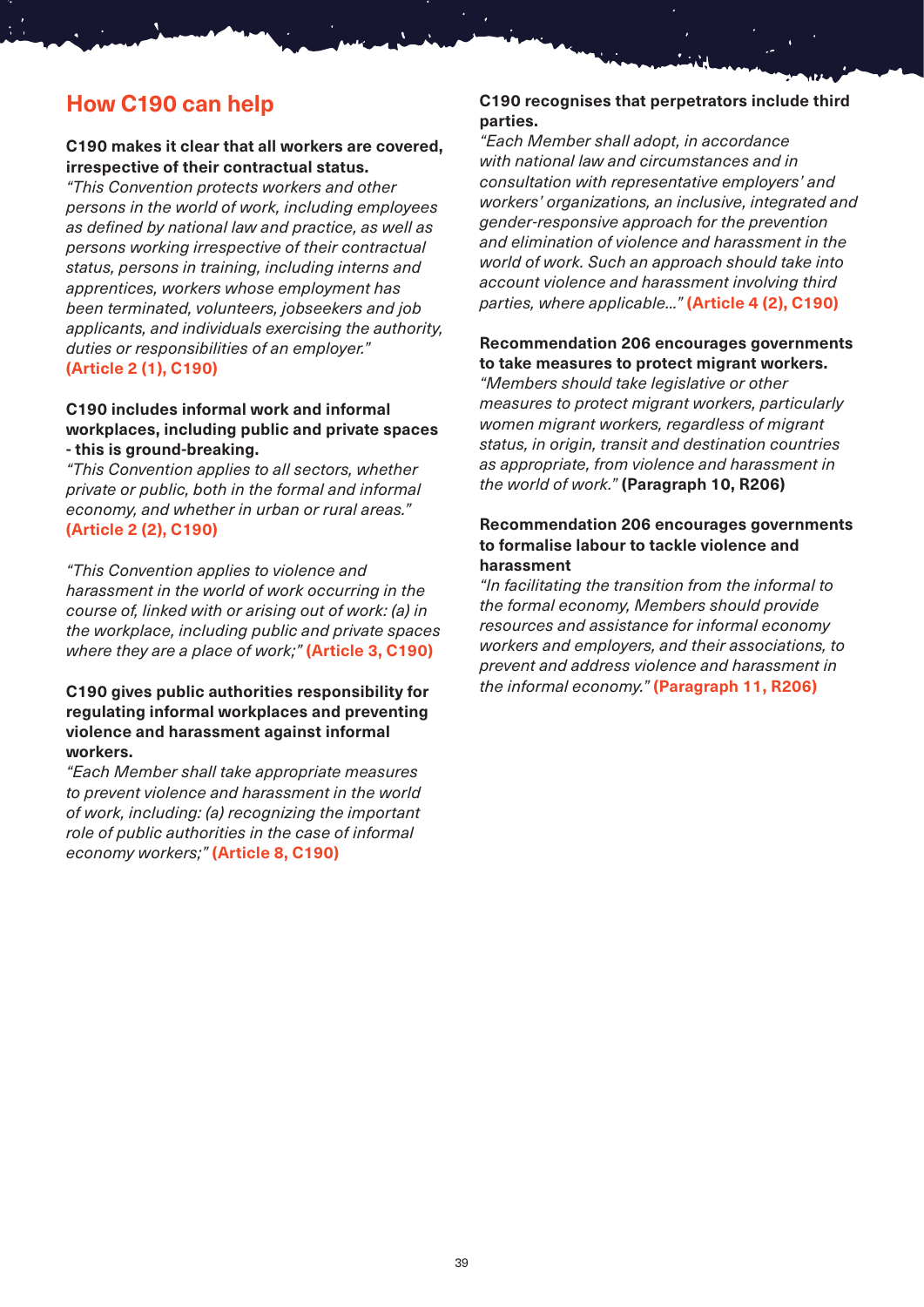# ACTIVITY TO ENCOURAGE UNION ACTION

# Facilitator notes

# **Aim**

The aim of this activity is to encourage participants to consider how to use the language of C190 to build a campaign to lobby employers and governments to address violence and harassment against informal workers and workers in non-standard forms of employment (NSFE), including through campaigning for secure and decent work.

## **Tasks**

Organise participants into small groups. Ask them to read the briefing 'Informal work' and the section on 'How can C190 help'. Then, ask participants to discuss the questions and develop a set of actions to be taken with different stakeholders. Depending on the group, either use the set of questions marked 'Informal Workers' or 'Workers in Non-Standard Forms of Employment'.

**For more information see the 'Joint Global Union Toolkit':**

- **· For further information about informal work and NSFE see: Section 1.3**
- **· For further information about concrete action points that unions can take see: Section 2.**

# **Activity**

### **Aim**

This activity will enable us to consider how we can engage with key stakeholders at different levels on the issue of violence and harassment against informal workers and people with non-standard forms of employment (NSFE). It also considers what demands we can make to address violence and harassment against these workers.

## **Tasks**

Read the briefing 'Informal work', then in small groups, discuss the questions and how we achieve the aim above.

### **Informal workers**

Consider the following stakeholders: local authorities, governments, international finance institutions (IFI), other trade unions and civil society.

- · What are the most frequent forms of violence and harassment that informal workers face?
- · What are the risk factors for violence and harassment against informal workers?
- · What measures could help tackle violence and harassment against informal transport workers?
- · What arguments can we use to highlight the need to tackle violence and harassment against informal transport workers?
- · How can we integrate the demands of the Informal Transport Workers' Charter and the ITF Formalisation Guide into negotiations around informal transport?
- · What demands can we make to ensure that violence and harassment is addressed in governments' formalisation processes?